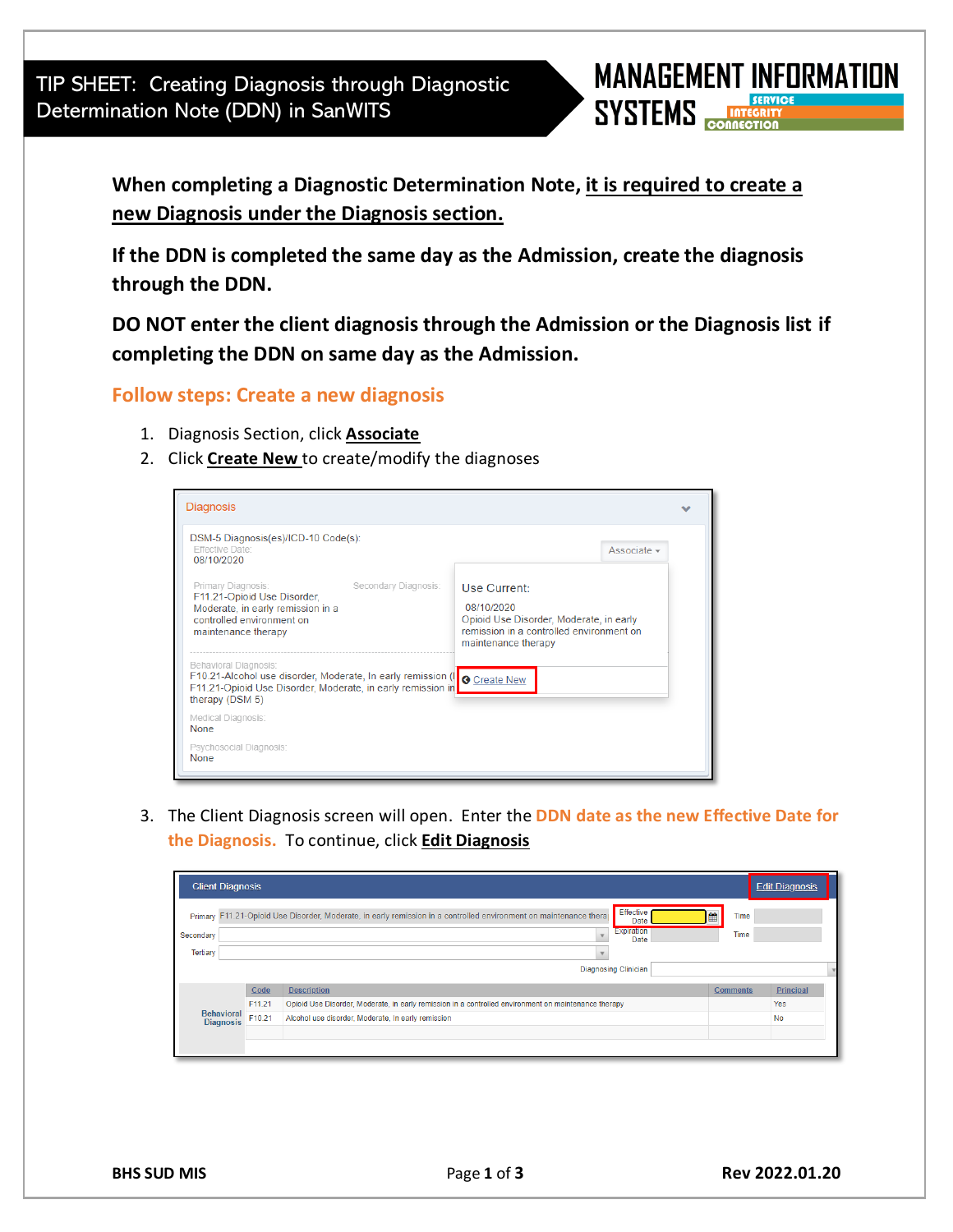TIP SHEET: Creating Diagnosis through Diagnostic Determination Note (DDN) in SanWITS

- **MANAGEMENT INFORMATION SYSTEMS**
- 4. The previous diagnosis will auto populate on the Client Diagnosis screen. **Review the diagnosis list for accuracy.** Delete OR Add diagnosis as needed.
- 5. To add a new diagnosis, under Type, select **Behavioral**. Under Diagnosis, select the new DSM 5 diagnosis. Click **Save** to add the diagnosis.

## **NOTE:**

Only one principal diagnosis is allowed at a time. To create a new principal diagnosis when a principal diagnosis already exists, user must select "No" under Principal Diagnosis field. After the diagnosis has been created and shows on the Behavioral Diagnosis list as seen below, user will need to hover over the pencil icon of the new diagnosis and click **Mark as Principal**. This will automatically change the previous diagnosis to No for Principal.

6. To delete a diagnosis, hover over the pencil icon of the selected diagnosis, Click **Delete**

|                             | <b>Client Diagnosis</b> |                                                                                                                                          |                              |  |  |  |  |  |  |
|-----------------------------|-------------------------|------------------------------------------------------------------------------------------------------------------------------------------|------------------------------|--|--|--|--|--|--|
|                             | Type Behavioral         |                                                                                                                                          |                              |  |  |  |  |  |  |
|                             |                         | Principal Diagnosis <sup>No</sup><br>Diagnosis F12.11 Cannabis use disorder, Mild, In early remission(DSM 5)<br>$\infty$<br>$\mathbf{v}$ |                              |  |  |  |  |  |  |
| Comments                    |                         |                                                                                                                                          |                              |  |  |  |  |  |  |
|                             |                         |                                                                                                                                          | Clear<br>Save                |  |  |  |  |  |  |
| <b>Behavioral Diagnosis</b> |                         |                                                                                                                                          |                              |  |  |  |  |  |  |
| <b>Actions</b>              | Code                    | <b>Description</b>                                                                                                                       | <b>Comments</b><br>Principal |  |  |  |  |  |  |
| $\mathscr{L}$               | F11.21                  | Opioid Use Disorder, Moderate, in early remission in a controlled environment on maintenance therapy                                     | Yes                          |  |  |  |  |  |  |
|                             | F10.21<br><b>Delete</b> | Alcohol use disorder, Moderate, In early remission<br><b>Mark As Principal</b>                                                           | <b>No</b>                    |  |  |  |  |  |  |

- 7. Click **Finish** to complete the diagnosis changes.
- 8. Click **Save** then **Finish** to return to the DDN form

| Copyright:                                                                                     |                                                                                                                                                                                   |
|------------------------------------------------------------------------------------------------|-----------------------------------------------------------------------------------------------------------------------------------------------------------------------------------|
|                                                                                                | *Reprinted with permission from the Diagnostic and Statistical Manual of Mental Disorders, Fifth Edition®. Copyright @2013 American Psychiatric Association. All Rights Reserved. |
|                                                                                                | Unless authorized in writing by the APA, no part may be reproduced or used in a manner inconsistent with the APA's copyright. This prohibition applies to unauthorized uses or    |
| reproductions in any form.                                                                     |                                                                                                                                                                                   |
| The American Psychiatric Association is not affiliated with and is not endorsing this product. |                                                                                                                                                                                   |
| Trademark:                                                                                     |                                                                                                                                                                                   |
|                                                                                                | *DSM and DSM-5 are registered trademarks of the American Psychiatric Association, and are used with permission herein. Use of these terms is prohibited without permission of the |
| American Psychiatric Association.                                                              |                                                                                                                                                                                   |
|                                                                                                | Use of this trademark does not constitute endorsement of this product by the American Psychiatric Association.                                                                    |

9. Return to the Diagnosis section of the DDN